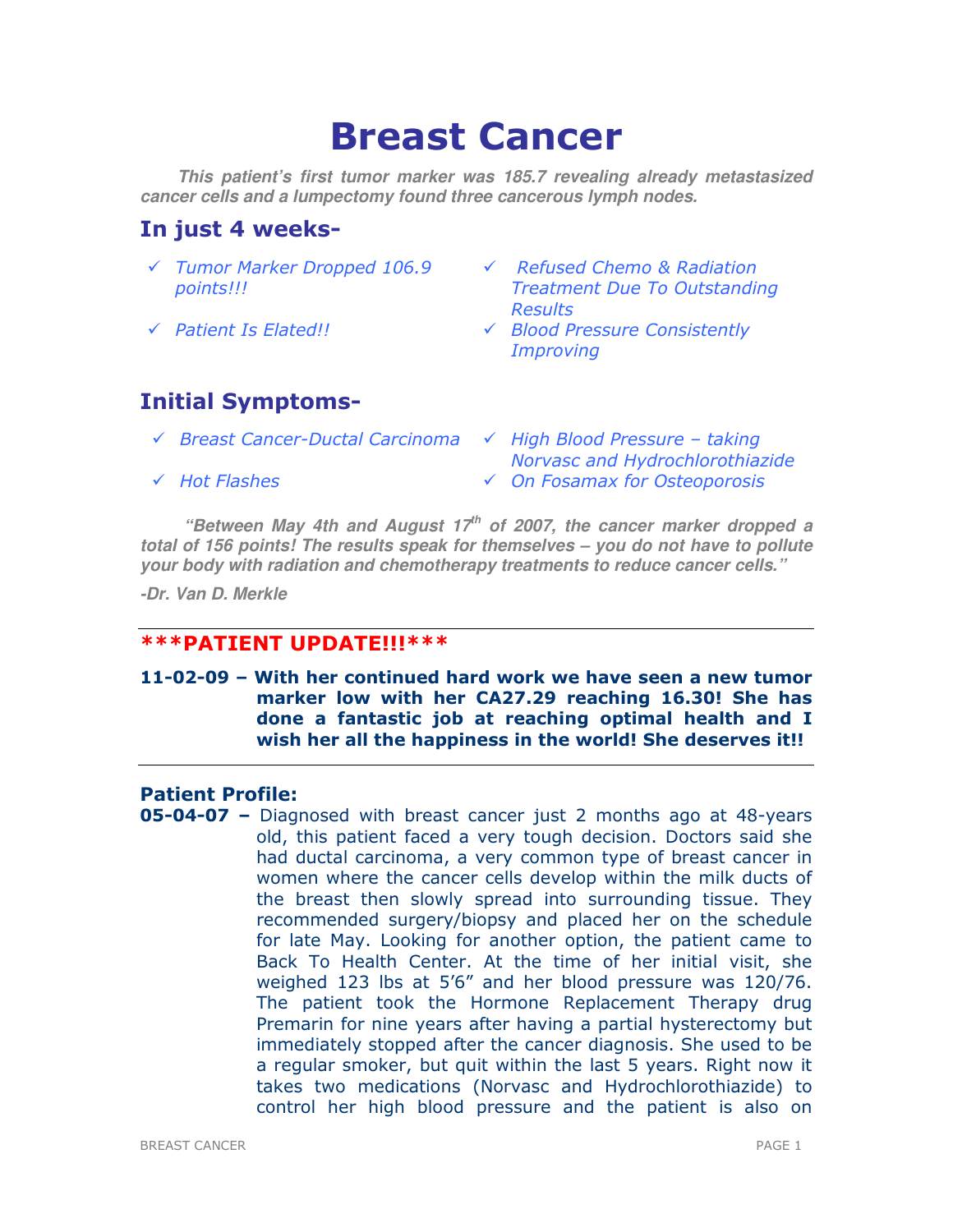Fosamax for Osteoporosis. She was using a few basic vitamins, but during our first meeting I made several recommendations to aid her body in fighting cancer and then immediately sent her to the lab for a tumor marker to see how far her cancer had progressed. In addition to breast cancer and high blood pressure this patient also suffers from hot flashes and night sweats.

# Patient's tests results:

05-05-07 – Obviously the breast cancer tumor marker CA 27.29 is too high at 185.70. Several other areas also need improvement such as Glucose and Hemoglobin A1C. The low T7 indicates a low functioning thyroid which can slow digestion, reduce energy and lower the immune system. We can see signs of anemia in the low red blood count, hemoglobin and hematocrit. A low white blood count and high Platelets may be due to an infection and are additional signs of a decreased immune system. Finally the Creatine Kinase, LDH and C-Reactive protein are all a little high indicating chronic tissue injury or inflammation.

|                                  | Current       | Current        | Prior         |       |        |                          |        |           |                          |        |
|----------------------------------|---------------|----------------|---------------|-------|--------|--------------------------|--------|-----------|--------------------------|--------|
|                                  | <b>Result</b> | Rating         | <b>Result</b> |       |        |                          |        |           |                          |        |
| <b>Test Description</b><br>Date: | 05/04/2007    |                |               | Delta |        | Healthy                  |        |           | Clinical                 |        |
| Glucose                          | 100.00        | HI             |               |       | 80.00  |                          | 95.00  | 65.00     | ÷.                       | 99.00  |
| Hemoglobin A1C (Gly-Hgh)         | 5.80          | hi             |               |       | 4.60   | $\overline{a}$           | 5.40   | 4.80      | $\overline{a}$           | 5.90   |
| Uric Acid                        | 4.40          | Opt            |               |       | 4.10   |                          | 6.00   | 2.40      | ÷.                       | 8.20   |
| BUN (Blood Urea Nitrogen)        | 11.00         | lo             |               |       | 13.00  |                          | 18.00  | 5.00      | $\overline{a}$           | 26.00  |
| Creatine Kinase                  | 146.00        | hi             |               |       | 64.00  | $\overline{a}$           | 133.00 | 24.00     | $\sim$                   | 204.00 |
| LDH                              | 180.00        | hi             |               |       | 120.00 | $\overline{a}$           | 160.00 | 100.00    | $\overline{a}$           | 250.00 |
| SGOT (AST) (AST)                 | 27.00         | hi             |               |       | 15.00  | $\overline{a}$           | 26.00  | 6.00      | $\overline{\phantom{a}}$ | 40.00  |
| SGPT (ALT) (ALT)                 | 18.00         | Opt            |               |       | 15.00  |                          | 26.00  | 6.00      | $\sim$                   | 55.00  |
| GGT                              | 35.00         | Opt            |               |       | 22.00  |                          | 39.00  | 6.00      |                          | 65.00  |
| <b>Total Cholesterol</b>         | 238.00        | HI.            |               |       | 140.00 |                          | 170.00 | 100.00    | $\overline{a}$           | 199.00 |
| Triglyceride                     | 83.00         | Opt            |               |       | 80.00  | $\overline{a}$           | 115.00 | 10.00     | $\sim$                   | 149.00 |
| <b>HDL Cholesterol</b>           | 102.00        | HI             |               |       | 50.00  | $\overline{a}$           | 55.00  | 40.00     | $\sim$                   | 59.00  |
| <b>VLDL Cholesterol</b>          | 17.00         | Opt            |               |       | 5.00   | $\overline{a}$           | 20.00  | 4.00      | $\overline{\phantom{a}}$ | 40.00  |
| LDL Cholesterol                  | 119.00        | HI.            |               |       | 50.00  | $\sim$                   | 75.00  | 6.00      | $\sim$                   | 99.00  |
| Total Cholesterol / HDL Ratio    | 2.30          | Opt            |               |       | 0.00   | $\sim$                   | 4.00   | 0.00      | $\sim$                   | 5.00   |
| Triglyceride/HDL Ratio           | 0.81          | $\overline{a}$ |               |       | 1.00   |                          | 2.20   | $0.50 -$  |                          | 4.00   |
| T4 Thyroxine                     | 8.40          | Opt            |               |       | 7.10   |                          | 9.00   | 4.50      | $\sim$                   | 12.00  |
| T3 Uptake                        | 30.00         | Opt            |               |       | 29.00  | $\overline{a}$           | 35.00  | 24.00     | $\overline{a}$           | 39.00  |
| T7 Free Thyroxine Index (FTI)    | 2.50          | $\overline{a}$ |               |       | 2.61   |                          | 3.60   | 1.20      | $\sim$                   | 4.90   |
| White Blood Count                | 4.90          | $\overline{a}$ |               |       | 5.00   |                          | 8.00   | 4.00      | $\overline{a}$           | 10.50  |
| Red Blood Count                  | 4.47          | $\overline{a}$ |               |       | 4.50   |                          | 5.50   | 4.10      | $\overline{a}$           | 5.60   |
| Hemoglobin                       | 12.90         | $\overline{a}$ |               |       | 13.30  |                          | 15.20  | $11.50 -$ |                          | 17.00  |
| Hematocrit                       | 37.70         | $\overline{a}$ |               |       | 39.50  | $\sim$                   | 47.00  | 34.00     | $\sim$                   | 50.00  |
| <b>MCV</b>                       | 84.00         | $\overline{a}$ |               |       | 85.00  | $\sim$                   | 97.00  | 80.00     | $\sim$                   | 98.00  |
| <b>MCH</b>                       | 28.80         | Opt            |               |       | 28.10  |                          | 32.00  | 27.00     | ÷.                       | 34.00  |
| <b>MCHC</b>                      | 34.10         | hi             |               |       | 33.00  |                          | 34.00  | 32.00     | ÷.                       | 36.00  |
| Platelets                        | 297.00        | hi             |               |       | 175.00 | $\sim$                   | 250.00 | 140.00    | $\overline{a}$           | 415.00 |
| CRP C-Reactive Protein           | 4.30          | hi             |               |       | 0.00   | $\overline{\phantom{a}}$ | 1.50   | 0.00      | $\overline{\phantom{a}}$ | 4.90   |
| CA 27.29                         | 185.70        | HI             |               |       | 0.00   |                          | 0.00   | 0.00      | $\overline{\phantom{a}}$ | 38.60  |

#### Results of Initial Blood Test:

Blue = clinically very high or clinically very low

Red = clinically high or clinically low

Yellow = a little high or a little low; this can be considered a warning sign that the value is not optimal.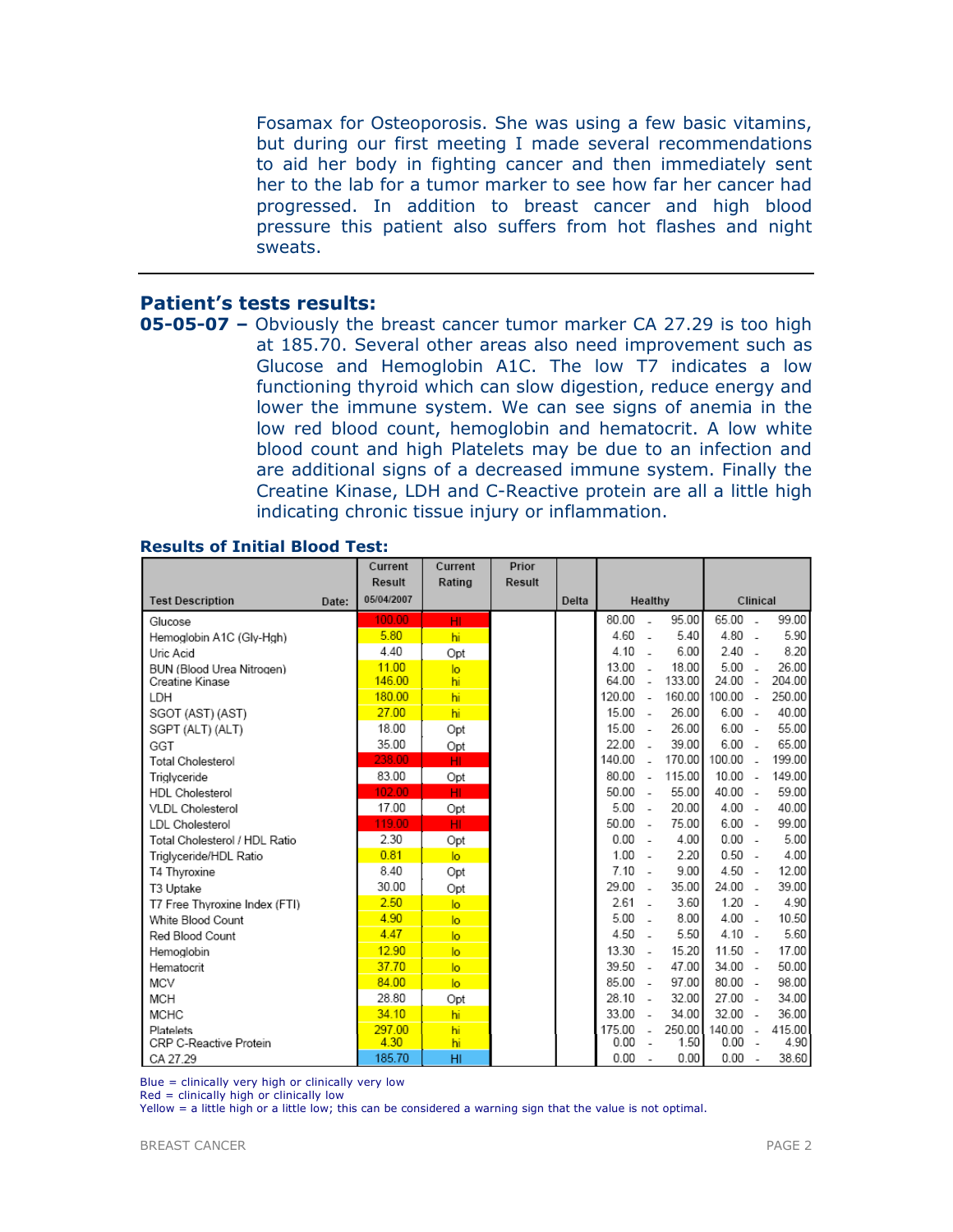We wanted to see what toxins and heavy metals may be binding up processes in the body, so the patient did a chelating test using the agent DMSA. The column labeled "Pre-Chall" shows the amount the body is able to eliminate on its own. The column labeled "DMSA" is the level of toxic metals excreted with the help of a chelating agent. Both Lead and Mercury increased significantly with this test.

|                                  | Current       | Current | Prior      |       |                |                     |
|----------------------------------|---------------|---------|------------|-------|----------------|---------------------|
|                                  | <b>Result</b> | Rating  | Result     |       |                |                     |
| <b>Test Description</b><br>Date: | 05/18/2007    |         | 05/12/2007 | Delta | Healthy        | Clinical            |
| Agent                            | <b>DMSA</b>   |         | Pre-Chall  |       |                |                     |
| Dose                             | 1000 mg       |         |            |       |                |                     |
| Interval                         | 6             |         | 6          |       |                |                     |
| <b>Toxic Elements</b>            |               |         |            |       |                |                     |
| Aluminum (UA)                    | 0.00          | Opt     | 53.00      | ٧     | 12.00<br>$0 -$ | 25.00<br>$12.01 -$  |
| Antimony (UA)                    | 0.00          | Opt     | 0.20       |       | 0.50<br>0-     | $0.51 -$<br>1.00    |
| Arsenic (UA)                     | 34.00         | Opt     | 42.00      |       | 70.00<br>$0 -$ | $70.01 -$<br>130.00 |
| Lead (UA)                        | 62.00         | HI      | 1.10       | ⊛     | 4.00<br>0-     | 5.00<br>$4.01 -$    |
| Mercury (UA)                     | 9.70          | HI      | 1.80       | ⊛     | 3.00<br>0-     | 4.00<br>$3.01 -$    |
| Nickel (UA)                      | 1.00          | Opt     | 7.70       | ٥     | 6.00<br>0-     | $6.01 -$<br>12.00   |

#### Results of Chelation:

Blue = clinically very high or clinically very low

Red = clinically high or clinically low

Yellow = a little high or a little low; this can be considered a warning sign that the value is not optimal.

# Doctor analysis:

05-18-07 – Cancer feeds on sugar, so reducing sugars and carbs in the diet will not only keep this patient out of the diabetic range but potentially slow cancer cell growth. There are several markers in the blood that show a lowered immune system (low thyroid, low white blood count and high Platelets) which we need to boost to allow the patient to efficiently ward off cancerous cells. Interestingly, most cancers are seen in people with a low thyroid function because the thyroid controls the basal metabolic rate, which is the speed at which the body heals and repairs itself. Another result we will be watching is the LDH which currently shows a high level of cell destruction likely due to cancer. We also need to reduce the anemia because it interferes with the body's ability to transport oxygen and nutrients. Our goal is to correct the multiple small problems in the body so the immune system can focus exclusively on fighting back cancerous cells.

> Another thing we must consider is the high level of toxic elements Lead and Mercury. In the chelation test the patient's Lead value jumped from 1.1 to 62 showing the body cannot easily eliminate this toxic metal on its own and over time this allowed Lead to slowly build to a very high level. This load needs to be reduced because Lead is stored in the bone and causes calcium and selenium depletion. The patient is taking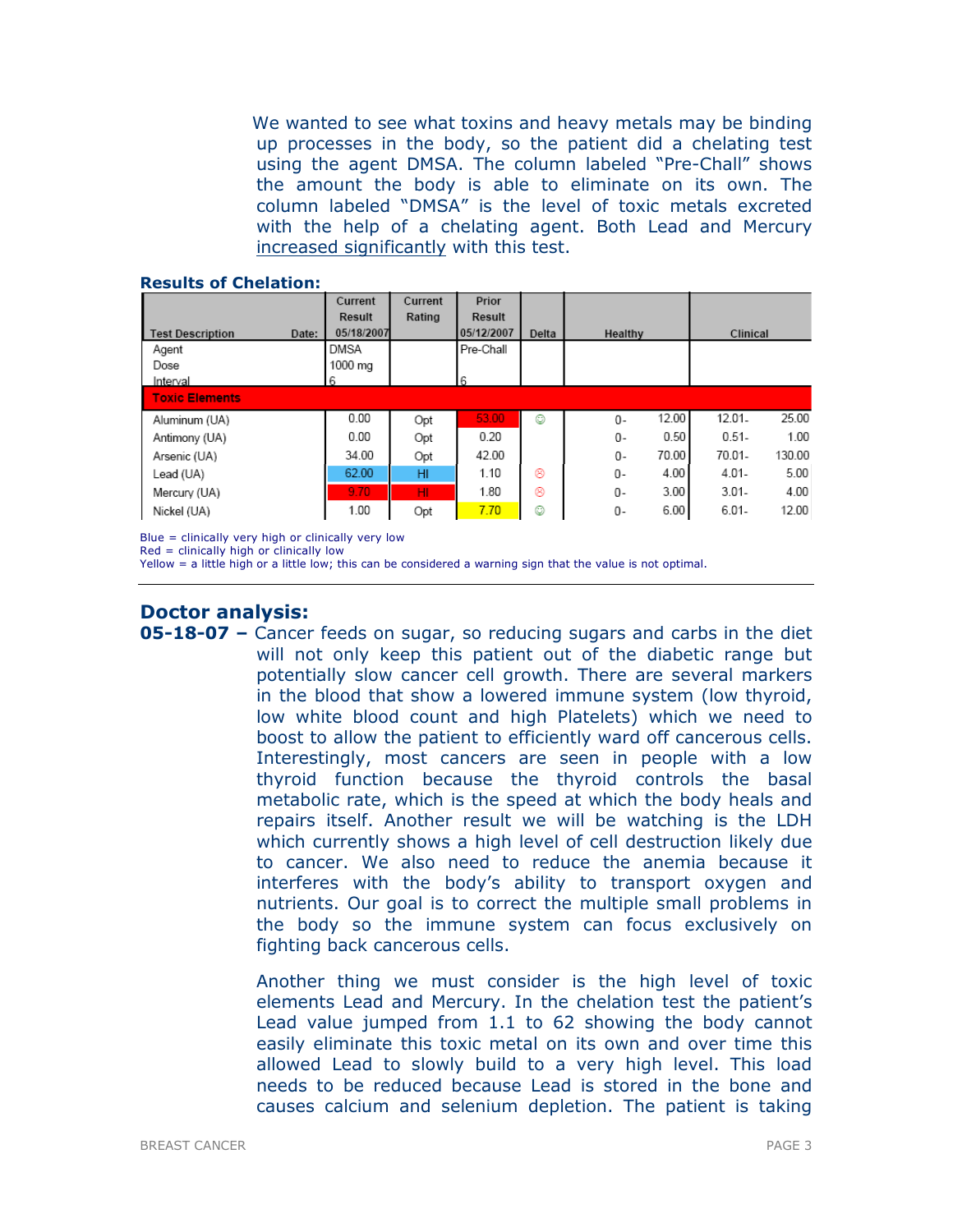Fosamax for Osteoporosis and a prescription women's vitamin called Encora which contains high doses of Calcium and Vitamin D. These drugs were prescribed to help strengthen her bones, but neither will correct the cause of calcium depletion which appears to be a heavy Lead load. By eliminating this toxic element, her need for Fosamax and Encora should diminish.

 Mercury climbed from 1.8 to 9.7 once again showing the body's inability to eliminate heavy metals. This toxin depletes selenium (a major anti-oxidant), zinc (boosts immune system) and copper (a cofactor for superoxide dismutase, an important antioxidant). It's important to eliminate as much of these two toxic elements as possible because they take vital nutrients out, binding up healing processes in the body which gives cancerous cells a better chance at thriving.

 About a week after her first blood test, the patient had a second tumor marker done. The number dropped 45.7 points without ANY medical intervention – no surgery/biopsy, chemo, radiation or hormone therapy! Just by taking the vitamins I recommended during the initial consultation she was able to improve. I updated her vitamin regimen based on the complete blood test, placed her on a chelation schedule to eliminate heavy metals and ordered a retest of the CA 27.29 in two weeks.

## Results of 2nd Tumor Marker:

|                                  | Current       | Current | Prior      |       |         |        |          |       |
|----------------------------------|---------------|---------|------------|-------|---------|--------|----------|-------|
|                                  | <b>Result</b> | Rating  | Result     |       |         |        |          |       |
| <b>Test Description</b><br>Date: | 05/11/2007    |         | 05/04/2007 | Delta | Healthy |        | Clinical |       |
| CA 27.29                         | 140.00        | HI      | 185.70     | ☺     | 0.00    | 0.00 l | 0.00     | 38.60 |

Blue = clinically very high or clinically very low

Yellow = a little high or a little low; this can be considered a warning sign that the value is not optimal.

**05-24-07 –** The patient received the results from her lumpectomy and three out of three lymph nodes returned as positive. Daily radiation treatments were recommended for six weeks to be followed by rounds of chemo. Then doctors recited the news, "Based on these results, if you complete the cycles of radiation and chemo you probably have 8-10 years to live." The oncologist thought this was a fairly good prognosis but at 48-years old, the patient justifiably disagreed! She declined their recommendations and continued with supplemental treatment.

# Patient assessment:

06-07-07 – After just four weeks under our care, the patient's CA 27.29 plunged a total of 106.9 points! This is incredible progress and shows that the patient is sticking to the diet and consistently taking all the recommended supplements. When battling

 $Red =$  clinically high or clinically low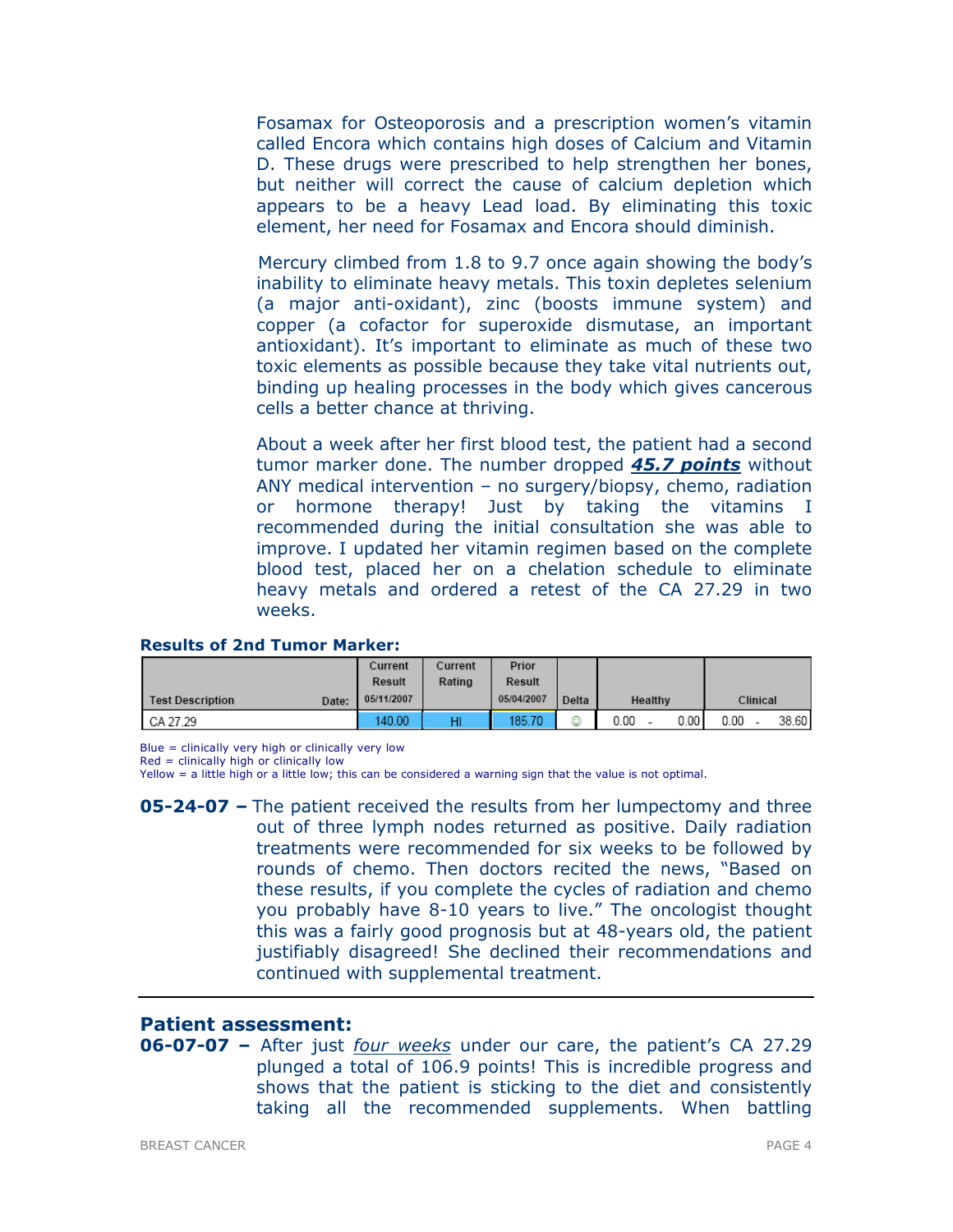diseases such as this, there is no room for cheating. Patients must make the lifestyle changes necessary to keep them alive, because with cancer it is absolutely a matter of life or death.

#### Results of 3rd Tumor Marker:

|                                  | Current       | Current | Prior      |       |         |       |          |       |  |
|----------------------------------|---------------|---------|------------|-------|---------|-------|----------|-------|--|
|                                  | <b>Result</b> | Rating  | Result     |       |         |       |          |       |  |
| <b>Test Description</b><br>Date: | 06/07/2007    |         | 05/11/2007 | Delta | Healthy |       | Clinical |       |  |
| CA 27.29                         | 78.80         | HI      | 140.00     | ☺     | 0.00    | 0.001 | 0.00     | 38.60 |  |

Blue = clinically very high or clinically very low

Red = clinically high or clinically low

Yellow = a little high or a little low; this can be considered a warning sign that the value is not optimal.

06-29-07 – Moving out of the blue zone, a recheck of the CA 27.29 three weeks later showed continued improvement with the marker coming down an additional 33 points! The patient could not be happier and is thankful she did not follow the drug protocol recommended by doctors. We kept the vitamin list the same as it was clearly working and continued with weekly chelation treatments.

#### Results of 4th Tumor Marker:

|                                  | Current<br>Result | Current<br>Rating | Prior<br>Result |       |         |       |          |       |
|----------------------------------|-------------------|-------------------|-----------------|-------|---------|-------|----------|-------|
| <b>Test Description</b><br>Date: | 06/29/2007        |                   | 06/07/2007      | Delta | Healthy |       | Clinical |       |
| CA 27.29                         | 45.80             | нг                | 78.80           | ٥     | 0.00    | 0.001 | 0.00     | 38.60 |

Blue = clinically very high or clinically very low

 $Red =$  clinically high or clinically low

Yellow = a little high or a little low; this can be considered a warning sign that the value is not optimal.

## **07-16-07** –Two weeks later, the CA 27.29 moved from red to yellow showing that while the tumor marker is still a little high, it is no longer above the clinical range.

#### Results of 5th Tumor Marker:

|                                  | Current       | Current | Prior         |       |         |       |          |       |
|----------------------------------|---------------|---------|---------------|-------|---------|-------|----------|-------|
|                                  | <b>Result</b> | Rating  | <b>Result</b> |       |         |       |          |       |
| <b>Test Description</b><br>Date: | 07/16/2007    |         | 06/29/2007    | Delta | Healthy |       | Clinical |       |
| CA 27.29                         | 35.50         |         | 45.80         | ☺     | 0.00    | 0.001 | 0.00     | 38.60 |

Blue = clinically very high or clinically very low

 $Red =$  clinically high or clinically low

Yellow = a little high or a little low; this can be considered a warning sign that the value is not optimal.

 The patient saw her oncologist this month who took a tissue biopsy to determine if the cancer would be likely to return. The tissue results returned as "normal" but doctors want to do an

**<sup>08-17-07 –</sup>** We retested the tumor marker earlier this month on 8-06 and it showed consistent improvement dropping to 30.7. In addition, the patient is now off both Fosamax and Hydrochlorothiazide and has reduced her dosage of Norvasc to just one pill per day. We checked her Blood Pressure and it is better now at 118/74 than it was in May with the help of two prescriptions!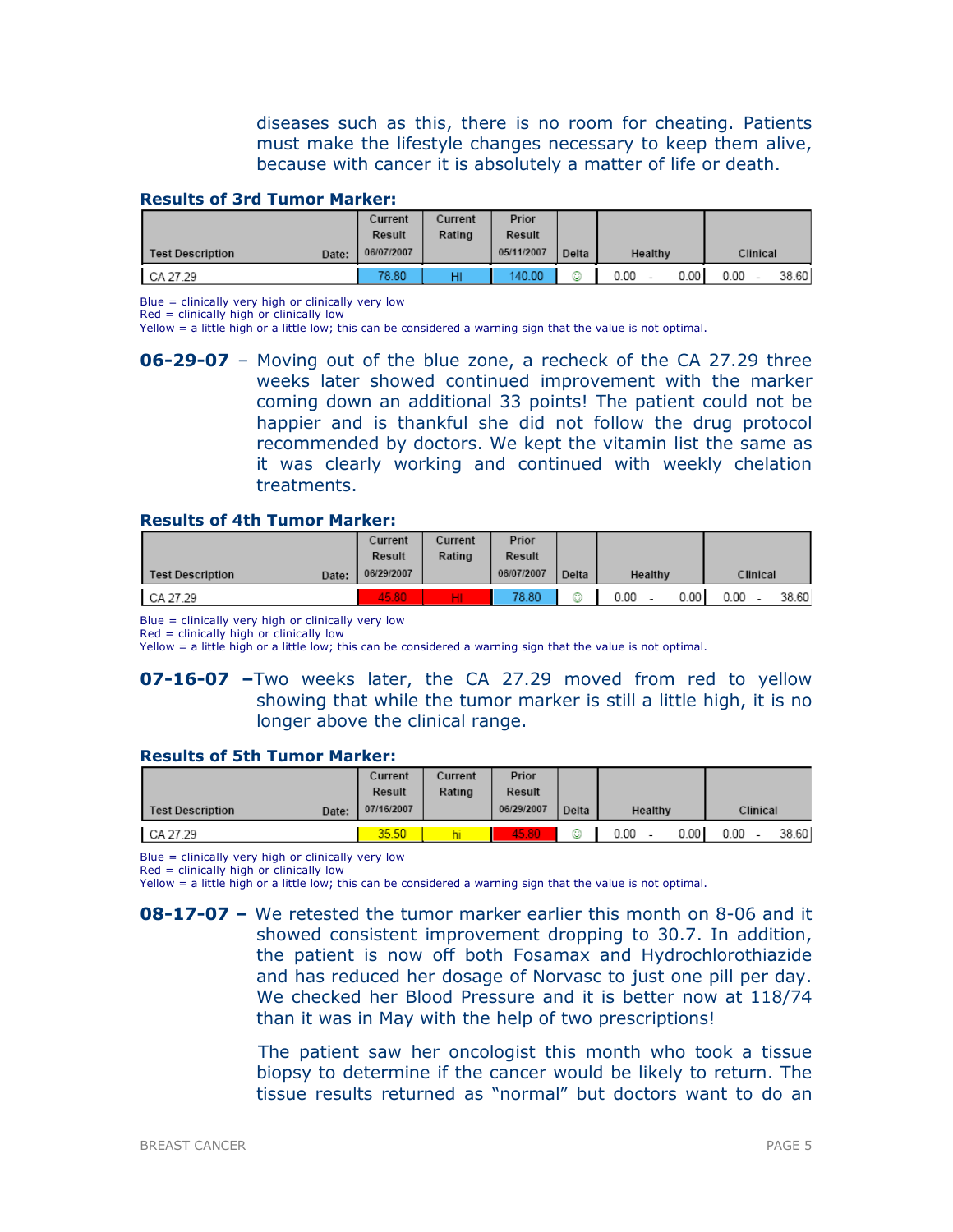MRI next month. She also had a CAT scan with dye last week on her head, chest and abdomen which I advised may cause the CA 27.29 to increase slightly. Doctors saw a small dot on the lungs and will retest this in three months. I decided to run a second full blood panel to check the CA 27.29 and other areas of concern such as the low thyroid. Since a dot appeared on the CAT scan, I also ordered another tumor marker called CA 19-9 to determine if the cancerous cells may have spread into other areas of the body.

|                               |       | Current<br><b>Result</b> | Current<br>Rating | Prior<br><b>Result</b> |       |        |                          |        |           |                          |        |
|-------------------------------|-------|--------------------------|-------------------|------------------------|-------|--------|--------------------------|--------|-----------|--------------------------|--------|
| <b>Test Description</b>       | Date: | 08/17/2007               |                   | 05/04/2007             | Delta |        | Healthy                  |        |           | Clinical                 |        |
| Glucose                       |       | 94.00                    | Opt               | 100.00                 | ٥     | 80.00  | $\overline{\phantom{a}}$ | 95.00  | 65.00     | $\overline{\phantom{a}}$ | 99.00  |
| Hemoglobin A1C (Gly-Hgh)      |       | 5.80                     | hi                | 5.80                   | Θ     | 4.60   | $\overline{\phantom{a}}$ | 5.40   | 4.80      | $\overline{\phantom{a}}$ | 5.90   |
| Uric Acid                     |       | 5.10                     | Opt               | 4.40                   |       | 4.10   | $\sim$                   | 6.00   | $2.40 -$  |                          | 8.20   |
| BUN (Blood Urea Nitrogen)     |       | 12.00                    | $\overline{a}$    | 11.00                  | ☺     | 13.00  | $\sim$                   | 18.00  | 5.00      | $\overline{a}$           | 26.00  |
| Creatine Kinase               |       | 90.00                    | Opt               | 146.00                 | ٨     | 64.00  | $\sim$                   | 133.00 | 24.00     | $\sim$                   | 204.00 |
| LDH                           |       | 179.00                   | hi                | 180.00                 | ٧     | 120.00 | $\sim$                   | 160.00 | 100.00    | $\sim$                   | 250.00 |
| SGOT (AST) (AST)              |       | 26.00                    | Opt               | 27.00                  | ٥     | 15.00  | $\sim$                   | 26.00  | 6.00      | $\overline{\phantom{a}}$ | 40.00  |
| SGPT (ALT) (ALT)              |       | 19.00                    | Opt               | 18.00                  |       | 15.00  | $\sim$                   | 26.00  | $6.00 -$  |                          | 55.00  |
| GGT                           |       | 27.00                    | Opt               | 35.00                  |       | 22.00  | $\overline{\phantom{a}}$ | 39.00  | $6.00 -$  |                          | 65.00  |
| <b>Total Cholesterol</b>      |       | 223.00                   | HI                | 238.00                 | ٥     | 140.00 | $\overline{a}$           | 170.00 | 100.00    | $\overline{a}$           | 199.00 |
| Triglyceride                  |       | 125.00                   | hi                | 83.00                  | ⊛     | 80.00  | $\sim$                   | 115.00 | 10.00     | $\overline{\phantom{a}}$ | 149.00 |
| <b>HDL Cholesterol</b>        |       | 88.00                    | HI                | 102.00                 | ☺     | 50.00  | $\sim$                   | 55.00  | 40.00 -   |                          | 59.00  |
| <b>VLDL Cholesterol</b>       |       | 25.00                    | hi                | 17.00                  | ⊛     | 5.00   | $\sim$                   | 20.00  | 4.00      | $\sim$                   | 40.00  |
| LDL Cholesterol               |       | 110.00                   | HI.               | 119.00                 | O     | 50.00  | $\sim$                   | 75.00  | 6.00      | $\overline{\phantom{a}}$ | 99.00  |
| Total Cholesterol / HDL Ratio |       | 2.50                     | Opt               | 2.30                   |       | 0.00   | $\sim$                   | 4.00   | $0.00 -$  |                          | 5.00   |
| Triglyceride/HDL Ratio        |       | 1.42                     | Opt               | 0.81                   | ☺     | 1.00   | $\sim$                   | 2.20   | 0.50      | $\overline{\phantom{a}}$ | 4.00   |
| T4 Thyroxine                  |       | 5.70                     | $\overline{a}$    | 8.40                   | ⊛     | 7.10   | $\sim$                   | 9.00   | 4.50      | $\overline{a}$           | 12.00  |
| T3 Uptake                     |       | 33.00                    | Opt               | 30.00                  |       | 29.00  | $\overline{\phantom{a}}$ | 35.00  | 24.00     | $\overline{\phantom{a}}$ | 39.00  |
| T7 Free Thyroxine Index (FTI) |       | 1.90                     | $\overline{a}$    | 2.50                   | ⊛     | 2.61   | - 1                      | 3.60   | $1.20 -$  |                          | 4.90   |
| White Blood Count             |       | 5.80                     | Opt               | 4.90                   | ☺     | 5.00   | $\overline{\phantom{a}}$ | 8.00   | 4.00      | $\overline{\phantom{a}}$ | 10.50  |
| Red Blood Count               |       | 4.56                     | Opt               | 4.47                   | ☺     | 4.50   | ÷.                       | 5.50   | 4.10      | $\overline{\phantom{a}}$ | 5.60   |
| Hemoglobin                    |       | 13.30                    | $\overline{a}$    | 12.90                  | ٥     | 13.30  | $\sim$                   | 15.20  | 11.50     | $\overline{\phantom{a}}$ | 17.00  |
| Hematocrit                    |       | 39.00                    | $\overline{a}$    | 37.70                  | ☺     | 39.50  | $\overline{a}$           | 47.00  | 34.00     | $\sim$                   | 50.00  |
| <b>MCV</b>                    |       | 86.00                    | Opt               | 84.00                  | O     | 85.00  | $\sim$                   | 97.00  | $80.00 -$ |                          | 98.00  |
| <b>MCH</b>                    |       | 29.10                    | Opt               | 28.80                  |       | 28.10  | $\sim$                   | 32.00  | $27.00 -$ |                          | 34.00  |
| <b>MCHC</b>                   |       | 34.00                    | Opt               | 34.10                  |       | 33.00  | $\sim$                   | 34.00  | 32.00     | $\overline{\phantom{a}}$ | 36.00  |
| <b>RDW</b>                    |       | 15.10                    | HI                |                        |       | 13.50  | $\sim$                   | 14.50  | 13.00     | $\overline{\phantom{a}}$ | 15.00  |
| Platelets                     |       | 330.00                   | hi                | 297.00                 | ⊛     | 175.00 | $\overline{a}$           | 250.00 | 140.00    | $\overline{\phantom{a}}$ | 415.00 |
| CRP C-Reactive Protein        |       | 3.80                     | hi                | 4.30                   | ٧     | 0.00   | $\overline{\phantom{a}}$ | 1.50   | 0.00      | $\overline{\phantom{a}}$ | 4.90   |
| CA 19-9                       |       | 11.00                    | hi                |                        |       | 0.00   | $\overline{\phantom{a}}$ | 0.00   | 0.00      | $\overline{\phantom{a}}$ | 37.00  |
| CA 27.29                      |       | 29.70                    | hi                | 185.70                 | ٥     | 0.00   | $\overline{a}$           | 0.00   | 0.00      | $\overline{\phantom{a}}$ | 38.60  |

## Results of 2nd Complete Blood Test:

Blue = clinically very high or clinically very low

 $Red =$  clinically high or clinically low

Yellow = a little high or a little low; this can be considered a warning sign that the value is not optimal.

In spite of the dyes and medical scans, the CA 27.29 came down once again to 29.70. The CA 19.9 is also good at 11 showing the cancerous cells are not spreading. Her Glucose is within the optimal range and the Creatine Kinase which measures tissue injury and inflammation dropped 56 points! The Red Blood Count, Hemoglobin and Hematocrit all improved allowing oxygen and minerals to be transported more efficiently through the body.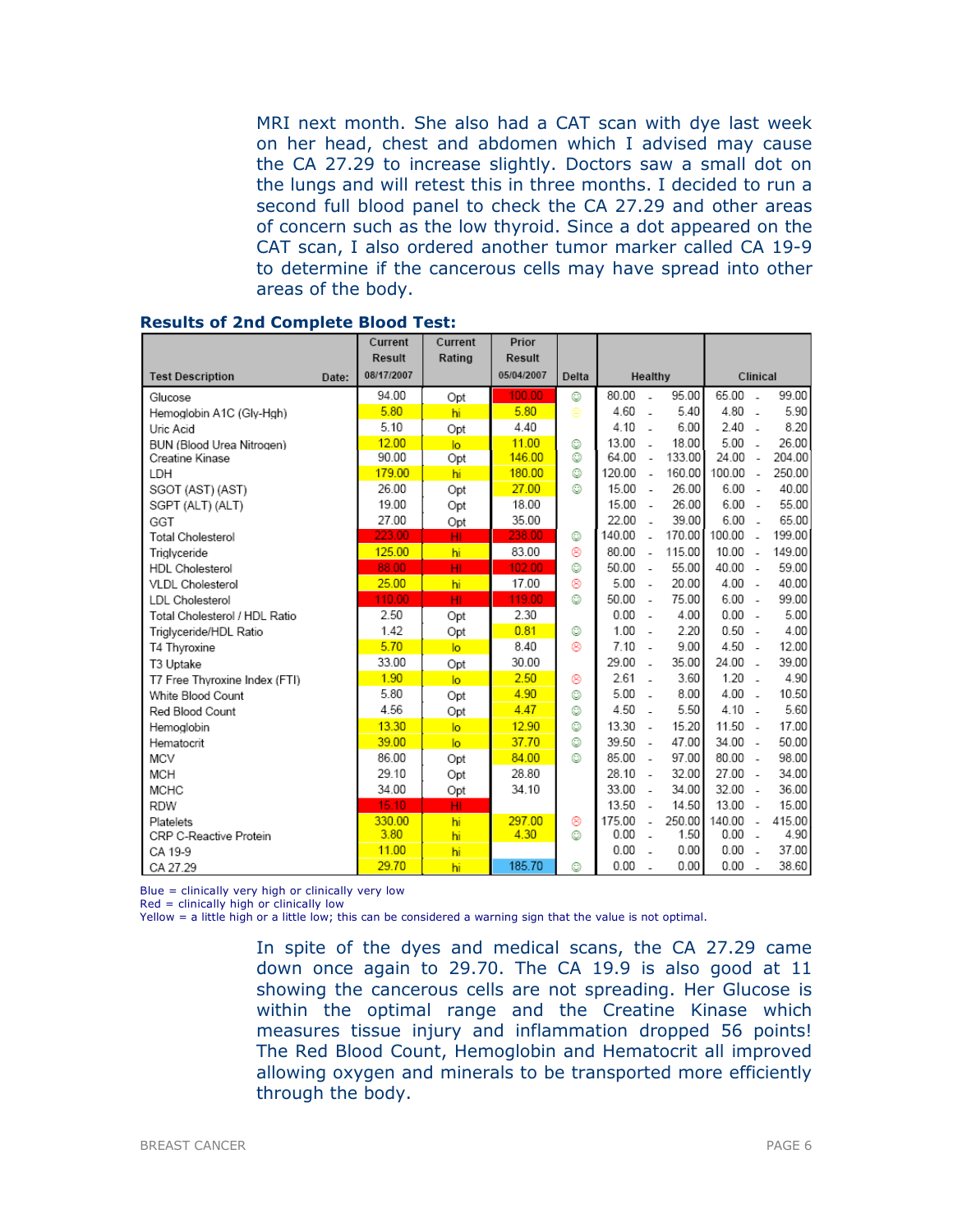A few things became worse such as the calcium, phosphorus and low thyroid which may be associated with the chelation treatment where Lead and Mercury are being flushed out of the body. Her total cholesterol came down several points but the Triglycerides went up and this is something that we need to work on. These fats are main constituents of vegetable oil and animal fats, but the high number may be partially caused by a low functioning thyroid.

11-25-08 – We've kept a close eye on this patient, frequently retesting her CA 27.29 and analyzing any fluctuations. I'm happy to report that she is doing better than I could have ever hoped for! The latest CA 27.29 on 11-25-08 was 19.5, finally dropping below 20 which is something we've been working for ever since she came in. She deserves a big "Congratulations!" Check out the results of her latest full blood test compared to tests done just one year before…

|                                  | Current<br><b>Result</b> | Current        | Prior<br><b>Result</b> |       |        |                          |        |           |                          |        |
|----------------------------------|--------------------------|----------------|------------------------|-------|--------|--------------------------|--------|-----------|--------------------------|--------|
| <b>Test Description</b><br>Date: | 06/24/2008               | Rating         | 05/04/2007             | Delta |        | Healthy                  |        |           | Clinical                 |        |
|                                  |                          |                |                        |       |        |                          |        |           |                          |        |
| Glucose                          | 78.00                    | $\overline{a}$ | 100.00                 | ٧     | 80.00  | $\overline{a}$           | 95.00  | 65.00     | $\sim$                   | 99.00  |
| Hemoglobin A1C (Gly-Hgh)         | 5.90                     | hi             | 5.80                   | ⊛     | 4.60   | $\overline{a}$           | 5.40   | $4.80 -$  |                          | 5.90   |
| Uric Acid                        | 4.70                     | Opt            | 4.40                   |       | 4.10   | $\sim$                   | 6.00   | $2.40 -$  |                          | 8.20   |
| BUN (Blood Urea Nitrogen)        | 12.00                    | $\overline{a}$ | 11.00                  | ☺     | 13.00  | $\overline{a}$           | 18.00  | 5.00      | ÷.                       | 26.00  |
| Creatine Kinase                  | 98.00                    | Opt            | 146.00                 | ☺     | 64.00  | $\overline{a}$           | 133.00 | 24.00     | $\overline{a}$           | 173.00 |
| LDH                              | 156.00                   | Opt            | 180.00                 | ☺     | 120.00 | $\overline{a}$           | 160.00 | 100.00    | $\overline{a}$           | 250.00 |
| SGOT (AST) (AST)                 | 23.00                    | Opt            | 27.00                  | ☺     | 15.00  | $\overline{\phantom{a}}$ | 26.00  | 6.00      | ÷.                       | 40.00  |
| SGPT (ALT) (ALT)                 | 19.00                    | Opt            | 18.00                  |       | 15.00  | $\sim$                   | 26.00  | $6.00 -$  |                          | 40.00  |
| GGT                              | 22.00                    | $\overline{a}$ | 35.00                  | ⊛     | 22.00  | $\overline{a}$           | 39.00  | 6.00      | $\sim$                   | 65.00  |
| <b>Total Cholesterol</b>         | 221.00                   | HI             | 238.00                 | ☺     | 140.00 | $\overline{\phantom{a}}$ | 170.00 | 100.00    | $\overline{a}$           | 199.00 |
| Triglyceride                     | 168.00                   | HI             | 83.00                  | ⊛     | 80.00  | $\sim$                   | 115.00 | 10.00     | $\overline{\phantom{a}}$ | 149.00 |
| <b>HDL</b> Cholesterol           | 80.00                    | Opt            | 102.00                 | ☺     | 39.00  | $\overline{\phantom{a}}$ | 120.00 | 36.00     | $\overline{\phantom{a}}$ | 140.00 |
| <b>VLDL Cholesterol</b>          | 34.00                    | hi             | 17.00                  | ⊛     | 5.00   | $\overline{a}$           | 20.00  | $4.00 -$  |                          | 40.00  |
| <b>LDL</b> Cholesterol           | 107.00                   | HI             | 119.00                 | ☺     | 50.00  | $\overline{a}$           | 75.00  | 6.00      | ÷.                       | 99.00  |
| Total Cholesterol / HDL Ratio    | 2.80                     | Opt            | 2.30                   |       | 0.00   | $\overline{\phantom{a}}$ | 4.00   | $0.00 -$  |                          | 5.00   |
| <b>TSH</b>                       | 0.63                     | $\overline{a}$ |                        |       | 1.00   | $\overline{\phantom{a}}$ | 2.50   | $0.35 -$  |                          | 5.50   |
| T4 Thyroxine                     | 5.00                     | $\overline{a}$ | 8.40                   | ⊛     | 7.10   | $\overline{\phantom{a}}$ | 9.00   | $4.50 -$  |                          | 12.00  |
| T3 Uptake                        | 37.00                    | hi             | 30.00                  | ⊛     | 29.00  | $\overline{a}$           | 35.00  | 24.00     | $\sim$                   | 39.00  |
| T7 Free Thyroxine Index (FTI)    | 1.90                     | lo.            | 2.50                   | ⊛     | 2.61   | $\sim$                   | 3.60   | 1.20      | $\overline{\phantom{a}}$ | 4.90   |
| CRP C-Reactive Protein           | 1.80                     | hi             | 4.30                   | ☺     | 0.00   | $\overline{\phantom{a}}$ | 1.50   | $0.00 -$  |                          | 4.90   |
| White Blood Count                | 5.10                     | Opt            | 4.90                   | ☺     | 5.00   | $\overline{\phantom{a}}$ | 8.00   | $4.00 -$  |                          | 10.50  |
| Red Blood Count                  | 4.35                     | $\overline{a}$ | 4.47                   | ⊛     | 4.50   | $\overline{a}$           | 5.50   | $4.10 -$  |                          | 5.60   |
| Hemoglobin                       | 12.40                    | lo.            | 12.90                  | ⊛     | 13.30  | $\overline{\phantom{a}}$ | 15.20  | $11.50 -$ |                          | 17.00  |
| Hematocrit                       | 36.30                    | $\overline{a}$ | 37.70                  | ⊛     | 39.50  | $\overline{\phantom{a}}$ | 47.00  | $34.00 -$ |                          | 50.00  |
| <b>MCV</b>                       | 83.00                    | $\overline{a}$ | 84.00                  | ⊛     | 85.00  | $\overline{\phantom{a}}$ | 97.00  | $80.00 -$ |                          | 98.00  |
| <b>MCH</b>                       | 28.40                    | Opt            | 28.80                  |       | 28.10  | ÷.                       | 32.00  | 27.00     | $\overline{a}$           | 34.00  |
| <b>MCHC</b>                      | 34.10                    | hi             | 34.10                  | ⊜     | 33.00  | $\sim$                   | 34.00  | $32.00 -$ |                          | 36.00  |
| <b>RDW</b>                       | 14.80                    | hi             |                        |       | 11.10  | $\overline{\phantom{a}}$ | 14.50  | $11.00 -$ |                          | 15.00  |
| Platelets                        | 263.00                   | hi             | 297.00                 | ☺     | 175.00 | $\overline{a}$           | 250.00 | 140.00    | $\overline{\phantom{a}}$ | 415.00 |
| CA 27.29                         | 20.60                    | hi             | 185.70                 | ☺     | 0.00   | $\overline{\phantom{a}}$ | 5.00   | 0.00      | ÷.                       | 38.60  |

#### Results of Blood Test 06-24-08:

Blue = clinically very high or clinically very low

 $Red =$  clinically high or clinically low

Yellow = a little high or a little low; this can be considered a warning sign that the value is not optimal.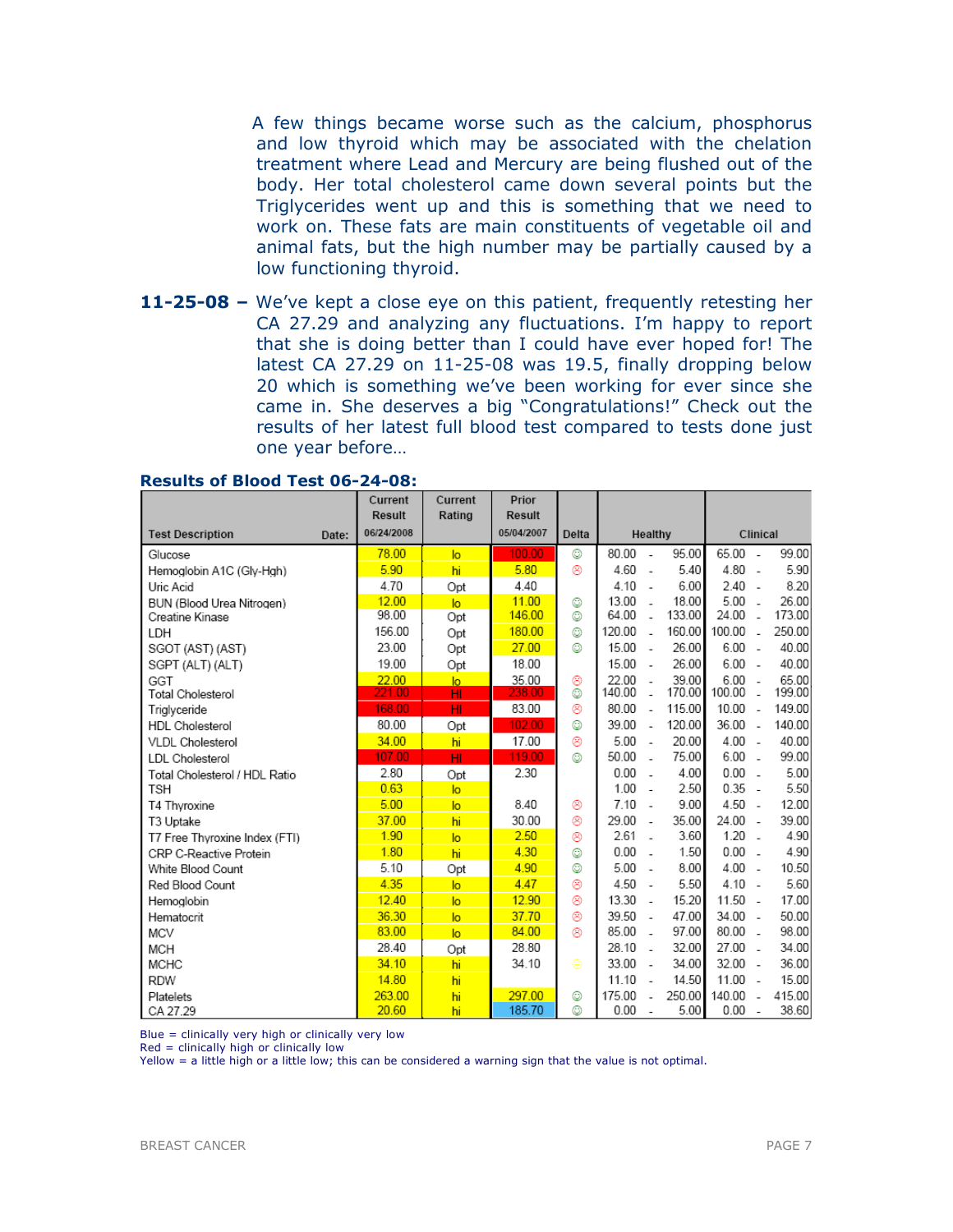There are still some things to fix like the thyroid, mild anemia, and low protein, but the most important number is the tumor marker CA 27.29 which has consistently remained low for a solid year with no chemo or radiation!

|                                  | Current       | Current | Prior         |       |                |           |        |  |
|----------------------------------|---------------|---------|---------------|-------|----------------|-----------|--------|--|
|                                  | <b>Result</b> | Rating  | <b>Result</b> |       |                |           |        |  |
| <b>Test Description</b><br>Date: | 06/12/2008    |         | 01/06/2008    | Delta | Healthy        | Clinical  |        |  |
| Agent                            | DMSA          |         | DMSA          |       |                |           |        |  |
| Dose                             | 1000ma        |         | 1000mg        |       |                |           |        |  |
| Interval                         | 6             |         | 6             |       |                |           |        |  |
| <b>Toxic Elements</b>            |               |         |               |       |                |           |        |  |
| Aluminum (UA)                    | 0.00          | Opt     | 0.00          |       | 13.00<br>0-    | 13.01.    | 35.00  |  |
| Antimony (UA)                    | 0.80          | hi      | 0.00          | ⊛     | 0.50<br>0-     | $0.51 -$  | 1.00   |  |
| Arsenic (UA)                     | 35.00         | Opt     | 22.00         |       | 70.00<br>$0 -$ | $70.01 -$ | 130.00 |  |
| Lead (UA)                        | 38.00         | HI      | 76.00         | ☺     | 4.00<br>0-     | $4.01 -$  | 5.00   |  |
| Mercury (UA)                     | 6.30          | HI.     | 7.80          | ☺     | 2.00<br>0-     | $2.01 -$  | 4.00   |  |
| Nickel (UA)                      | 1.60          | Opt     | 0.90          |       | 6.00<br>0-     | $6.01 -$  | 12.00  |  |

#### Results of Chelation Challenge 06-12-08:

Blue = clinically very high or clinically very low

Red = clinically high or clinically low

Yellow = a little high or a little low; this can be considered a warning sign that the value is not optimal.

 We rechecked the level of toxic elements in her body and found they had also dramatically improved compared with the last test. This is a huge load off the immune system, but there is still a lot of work to be done and we will keep her on the strong chelator PCA-Rx until those numbers come down further.

# Letter From The Patient:

Dear Dr. Merkle,

My Favorite Doctor!!! I wanted to thank you for all of your help, caring, support and expertise in my battle with breast cancer. I did not have to go through the pain and agony of radiation and hormone treatments, while I watched it deteriorate my body and immune system. I am happy, healthier, strong and cancer free and it's all because of you.

Thank you, Thank you! You are a blessing!

## Dr. Merkle's Final Thoughts:

Between May  $4<sup>th</sup>$  and August  $17<sup>th</sup>$ , this patient's cancer marker dropped a total of 156 points! The results speak for themselves – you do not have to pollute your body with radiation and chemotherapy treatments to reduce cancer cells.

Over the course of a lifetime, statistics say one in eight women will be diagnosed with breast cancer. The American Cancer Society estimates there